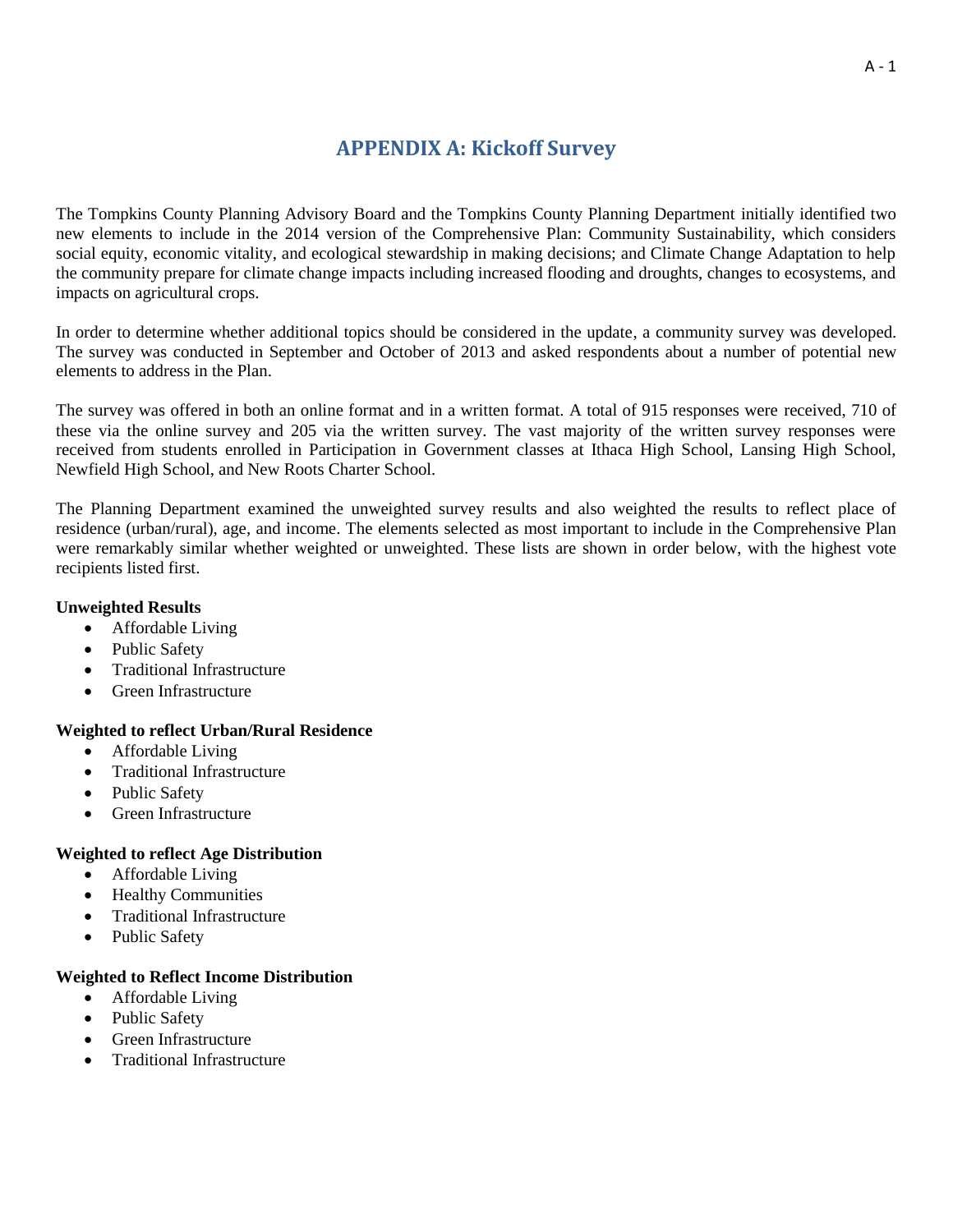## **Raw Survey Results**

## **Health and Safety: Potential Elements**

**Healthy Communities** would explore how the community can reduce the incidence of chronic disease and medical conditions through making physical activity easier, improving access to healthy food choices, and addressing the health and safety of an aging population.

| Important to include in the plan          | 452 |
|-------------------------------------------|-----|
| Somewhat important to include in the plan | 320 |
| Not important to include in the plan      | 119 |
| No opinion                                |     |

**Food Security** would consider the availability of healthy food choices in isolated rural communities and in low-income neighborhoods. It would also evaluate potential strategies to increase food security, such as increased use of locallyproduced food, farmers markets, community gardens, and community-based food processing.

| Important to include in the plan          | 469             |
|-------------------------------------------|-----------------|
| Somewhat important to include in the plan | 295             |
| Not important to include in the plan      | 12 <sub>4</sub> |
| No opinion                                |                 |

**Public Safety** would examine the current system of providing police, fire and emergency medical services. It would investigate issues related to sustaining volunteer fire departments, opportunities for shared services and facilities, and impacts of development decisions on service providers and public safety.

| Important to include in the plan          |     |
|-------------------------------------------|-----|
| Somewhat important to include in the plan | 195 |
| Not important to include in the plan      | hU  |
| No opinion                                |     |

## **The Economy: Potential Elements**

**Education Economy** would evaluate potential local impacts that may result from changes in higher education due to a population with fewer young people, more online educational resources, and other changes.

| Important to include in the plan          |     |
|-------------------------------------------|-----|
| Somewhat important to include in the plan | 338 |
| Not important to include in the plan      |     |
| No opinion                                |     |

**Creative Economy** would consider the significance to the local economy of a wide range of activities, including the arts (e.g., performing, visual, and publishing), cultural industries and institutions (e.g., heritage tourism, museums, libraries), and research and development (e.g., software development).

| Important to include in the plan          | 355 |
|-------------------------------------------|-----|
| Somewhat important to include in the plan | 346 |
| Not important to include in the plan      | 158 |
| No opinion                                |     |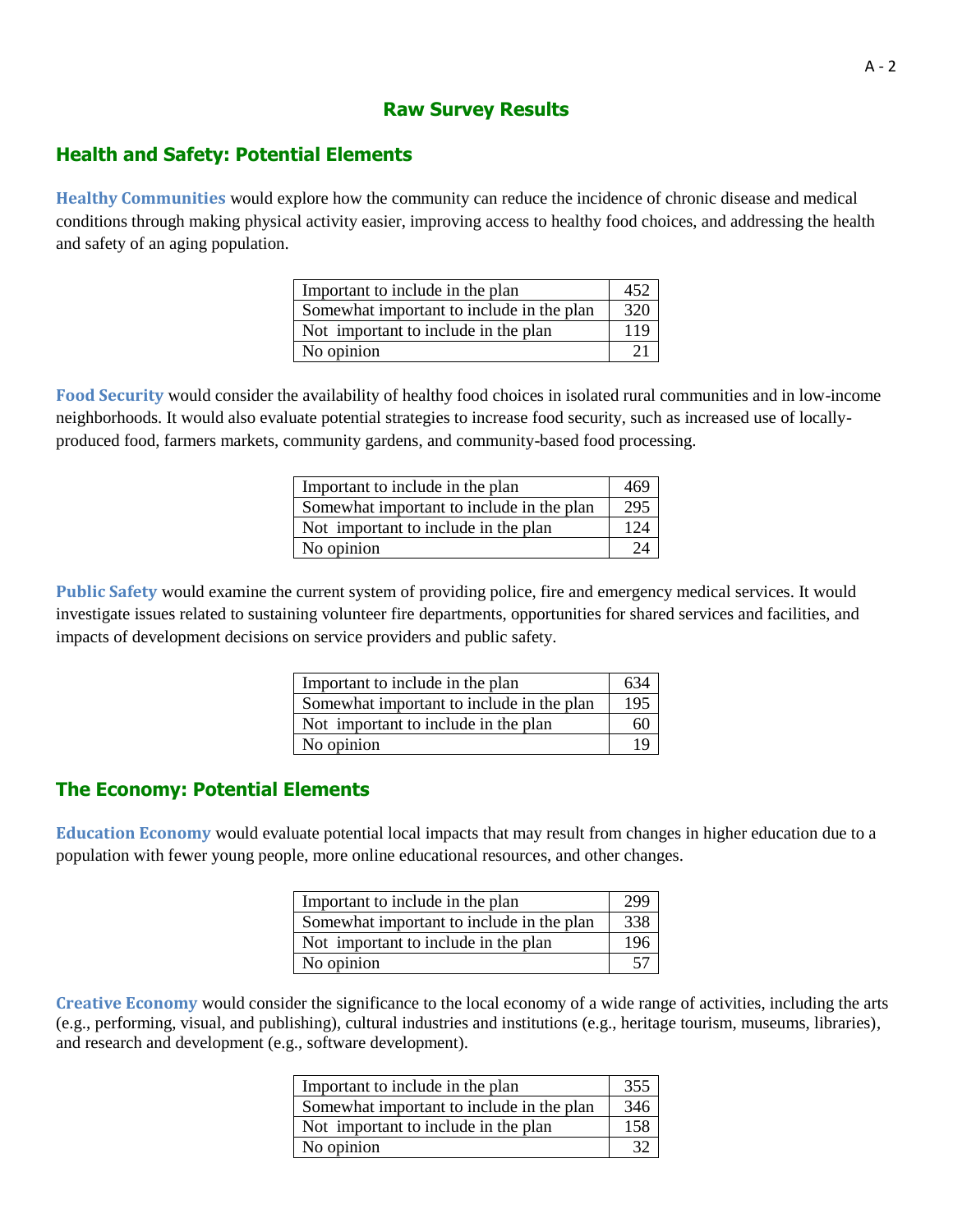**Localization** would consider the benefits and any drawbacks of buy local and invest local campaigns and policies that may support local businesses and jobs and keep dollars circulating in the local economy but also could result in higher prices and risk.

| Important to include in the plan          | 401 |
|-------------------------------------------|-----|
| Somewhat important to include in the plan | 317 |
| Not important to include in the plan      | 131 |
| No opinion                                |     |

**Affordable Living** would consider a variety of costs faced by households that affect the affordability of living in Tompkins County and determine whether all of these costs should be considered collectively in making policy decisions. These costs include housing, transportation, utilities, and food.

| Important to include in the plan          |     |
|-------------------------------------------|-----|
| Somewhat important to include in the plan | 196 |
| Not important to include in the plan      |     |
| No opinion                                |     |

## **Neighborhoods and Communities: Potential Elements**

**Community Character** would consider the physical components of the built and natural environment that define the character of rural areas, suburban areas, and urban neighborhoods. This element would also consider the role historic buildings, landscapes, and neighborhoods have in making the county a special place.

| Important to include in the plan          | 390 |
|-------------------------------------------|-----|
| Somewhat important to include in the plan | 319 |
| Not important to include in the plan      | 135 |
| No opinion                                |     |

**Planning for an Aging Population** would consider how the community needs to prepare for the natural aging of Tompkins County. This element could consider development and re-development issues, accessibility, and the provision of public services and facilities.

| Important to include in the plan          |     |
|-------------------------------------------|-----|
| Somewhat important to include in the plan | 317 |
| Not important to include in the plan      |     |
| No opinion                                |     |

## **The Environment: Potential Elements**

**Green Infrastructure** would explore natural systems that are important to the human environment, support stormwater management, provide adequate shade and shelter, and provide natural landscaping in developed areas.

| Important to include in the plan          |     |
|-------------------------------------------|-----|
| Somewhat important to include in the plan | 245 |
| Not important to include in the plan      |     |
| No opinion                                |     |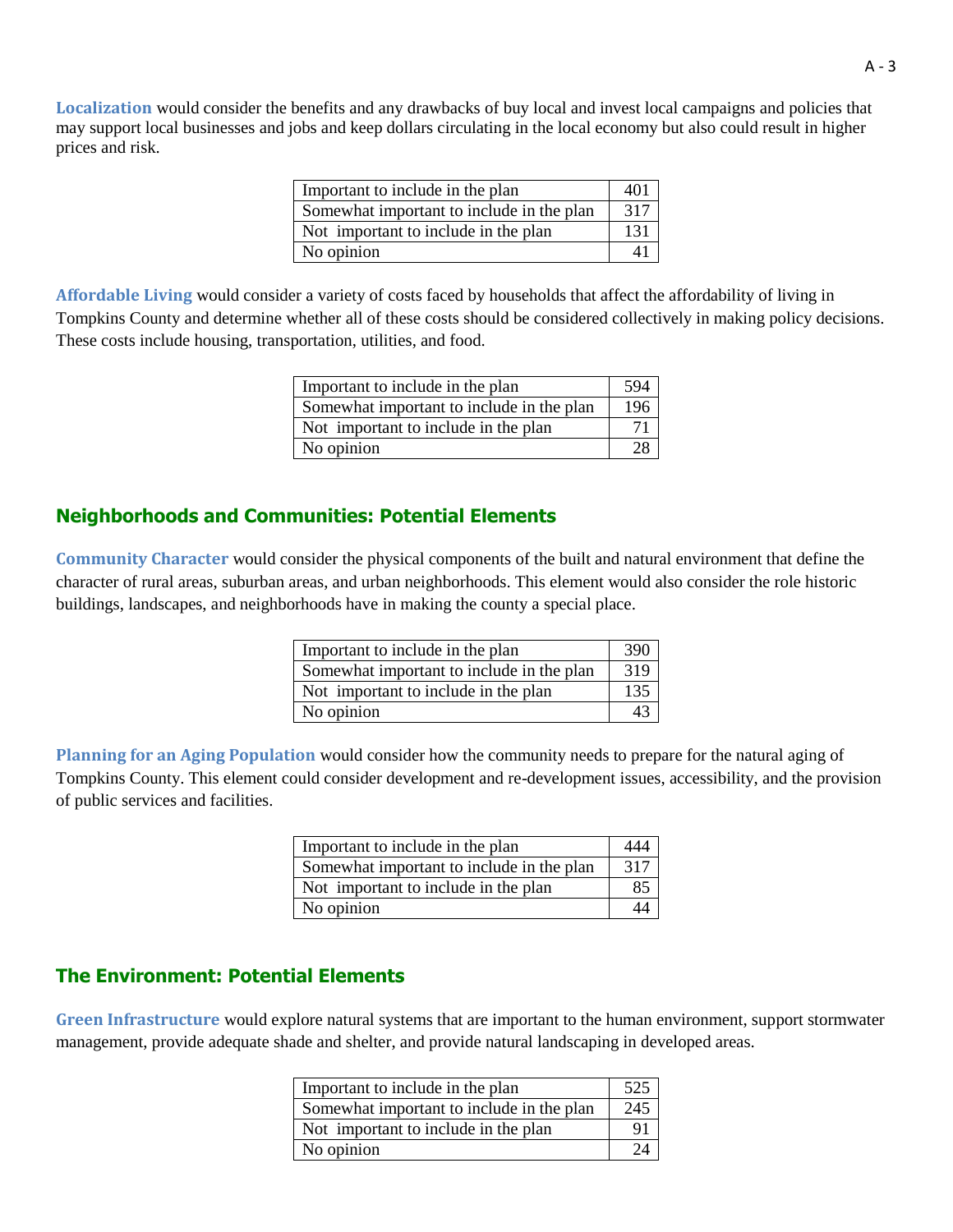**Air Quality** would consider the threats to air quality from various activities and sources, including transportation, some businesses and industries, heating, open burning, and dust.

| Important to include in the plan          | 491 |
|-------------------------------------------|-----|
| Somewhat important to include in the plan | 244 |
| Not important to include in the plan      | 126 |
| No opinion                                |     |

## **Infrastructure and Services: Potential Elements**

**Traditional Infrastructure** would consider the community's plans to maintain, upgrade, and modernize existing drinking water distribution and treatment systems, wastewater collection and treatment systems, and roads and bridges. This element could also address the adequacy of existing energy infrastructure (such as natural gas service and power lines).

| Important to include in the plan          |     |
|-------------------------------------------|-----|
| Somewhat important to include in the plan | 192 |
| Not important to include in the plan      |     |
| No opinion                                |     |

**Recreation** would explore how well parks, trails, and other recreational facilities meet community needs. This element would also investigate the County's role in meeting community recreation needs.

| Important to include in the plan          | 359             |
|-------------------------------------------|-----------------|
| Somewhat important to include in the plan | 373             |
| Not important to include in the plan      | 12 <sub>A</sub> |
| No opinion                                |                 |

**Communications Technology** would consider the advances being made in communications, including the issue of access for all residents, and the impact this technology may have on the economy, education, and social life in the county.

| Important to include in the plan          | 383 |
|-------------------------------------------|-----|
| Somewhat important to include in the plan | 315 |
| Not important to include in the plan      | 141 |
| No opinion                                |     |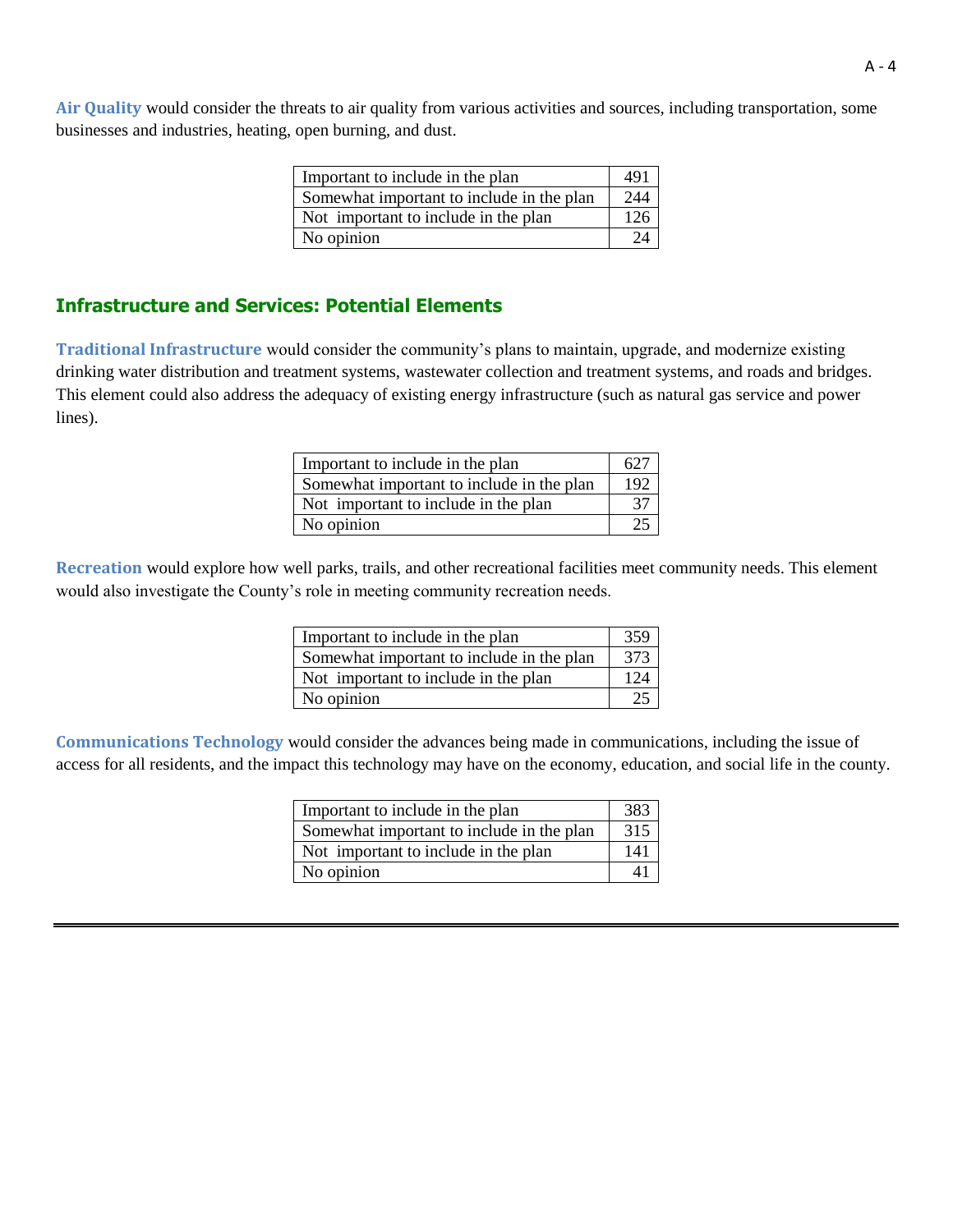Now that you've had a chance to consider the potential new elements to the comprehensive plan one at a time, we'd like you to identify your top priorities. Please identify the three elements that you think should be included in the update of the Comprehensive Plan.

## **Health and Safety**

| <b>Healthy Communities</b> |     |
|----------------------------|-----|
| Food Security              | 14. |
| <b>Public Safety</b>       |     |

## **The Economy**

| <b>Education Economy</b> | 105 |
|--------------------------|-----|
| <b>Creative Economy</b>  |     |
| Localization             | 128 |
| Affordable Living        | 300 |
|                          |     |

## **Neighborhoods and Communities**

| <b>Community Character</b>       | 110 |
|----------------------------------|-----|
| Planning for an Aging Population |     |

## **The Environment**

| Green Infrastructure |  |
|----------------------|--|
| Air Ouality          |  |

## **Infrastructure and Services**

| <b>Traditional Infrastructure</b> |  |
|-----------------------------------|--|
| Communications Technology         |  |
| Recreation                        |  |

## **Other**

- require that before any new development (residential or Commercial) mandatory requirement that developer hire local workers of all racial & gender backgrounds and local unions where skilled workers are needed.THIS will really show our commitment to low and moderate income persons. - any large scale developer shall also be required to make payments to the Town for additional burdens put on roads that require traffic calming, widening, as well as stressors on water  $\&$  sewer, as well as Public Safety, We don't need to fight the same battles that we have CU & IC again especially with out of town developers taking their profits out of Ithaca

..it's probably figured in but- green affordable transportation services can't be overlooked.

1. Cut back...cut back....reduce taxes...school taxes and property taxes are killing those of us retired folks on fixed incomes. We want to be able to maintain our homes but taxes are making it very difficult. Quit wasting monies.

1. Transportation and greenhouse gas emissions, public transit and finding ways to increase frequency in less dense areas.

2. Public transit connections to Amtrak train stations and regional airports (Syracuse, Binghamton, Elmira and Ithaca).

1. Good paying jobs that are not service industry, tourism, or education related. Something like small to medium scale factory/commercial. I feel that workers here are really under-employed and could contribute more to the economy if they had better job options.

2. Merge at least some functions of City & Town of Ithaca to enable better land-use planning in the greater "metro" area. Or perhaps the County could assume a stronger role here.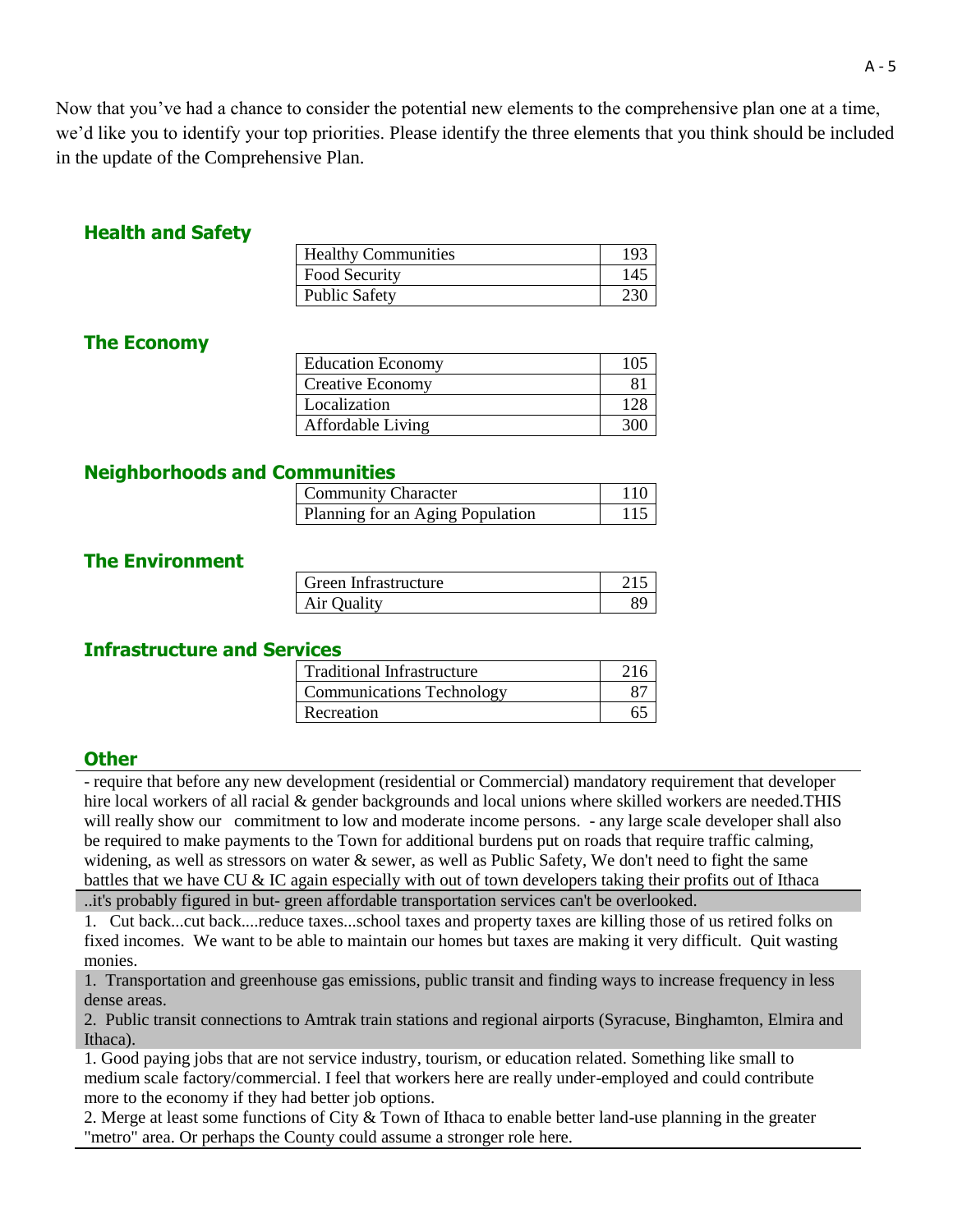1.More mixed use buildings in residential neighborhoods on a limited scale.

2.Somehow levy property taxes on properties that are currently exempt.

3.Keep commercial buildings to the scale of the community and not make them too large where they don't belong.

4. Pleasing to look at architecture and landscaping should be as important as environmental impact and usage.

5. Flow at all times should be considered: cars and traffic patterns, pedestrians, bicyclists, etc.

A serious evaluation of our carbon footprint, and how every part of Tompkins County -- existing and proposed -- affects it for better or worse.

Accessibility is Ithaca is shameful. SAFE handicapped downtown parking is almost non-existent, and in the winter is often badly, or even not cleared at all, certainly not maintained during the day. Accessibility is an afterthought and the disabled are the silent minority in Ithaca, a city that is considered enlightened, and that caters to more visible minorities. With so much senior housing already, and much more planned, such as at Longview, the population is changing, and the city, and the county should be giving consideration to the needs of an aging population. Also overlooked are the many group homes for the disabled in Tompkins County, whose residents are not able to enjoy many of the wonderful things our county has to offer.

Address the drug and alcohol abuse in the community and the drug related crime for illegal drugs.

Addressing issues related to poverty, family support and preventative services, as well as strengthening access to programs related to Alternatives to Incarceration and crime, substance abuse and mental health services. I believe that affordable housing is gravely underrepresented in our community.

Affordable child care and after-school opportunities for working parents

Affordable housing

Affordable housing and how best to work with some of the major employers (e.g. Cornell University and Ithaca College) to sustain affordable housing for their population is incredibly important.

Ag district protection form development pressure and right to farming as a basis for all zoning and tax decisions.

All of the issues tie into transportation issues, ie not continuing to build sprawl and to plan for walkable, bikeable and public transit options.

All of these categories sound important but the problem is how you go about addressing them, not the categories per se. I support Wetmore's Minority Report and think the current approach by the County and the Town, particularly regarding West Hill, is destructive and short-sighted. And the main thing you need is more public hearings on issues related to development instead of fairly generic and worthless surveys such as this.

Allowing towns and villages to make choices about their own communities and how residents of those communities want to live.

alternative transportation policies to cars

Any plans for new trails should require approval first from adjacent property owners before proceeding with any planning, design, and construction. Privacy and private property need to be respected in order to keep people living and working in this community.

Any plans that can reduce obesity

As mentioned briefly before, the Ithaca student housing market is absolutely ridiculous. Landlords aren't held accountable for the condition of their properties, nor are they reprimanded in instances of injustice towards students. Housing costs are unreasonable and foreseeably on the rise. A decrepit Collegetown "home" is roughly the same price as the most expensive, luxurious real estate in the western portion of the state. Whether it be by the city itself or by the universities, something needs to be done.

Ask the medical facilities and physician groups what you think might be needed. We are among the healthiest communities in NY State. We can aim to be the healthiest in the US.

Better local business environment. We have very strict regulations that my be discouraging business from moving into our area. Promote light manufacturing and industry to diversify our economy.

Bikes in Ithaca! We need safer bike lanes. Other places do much better. Community gardens! One of the few cities that had the foresight to put aside community gardening space, and now they want to take it away. Bad idea.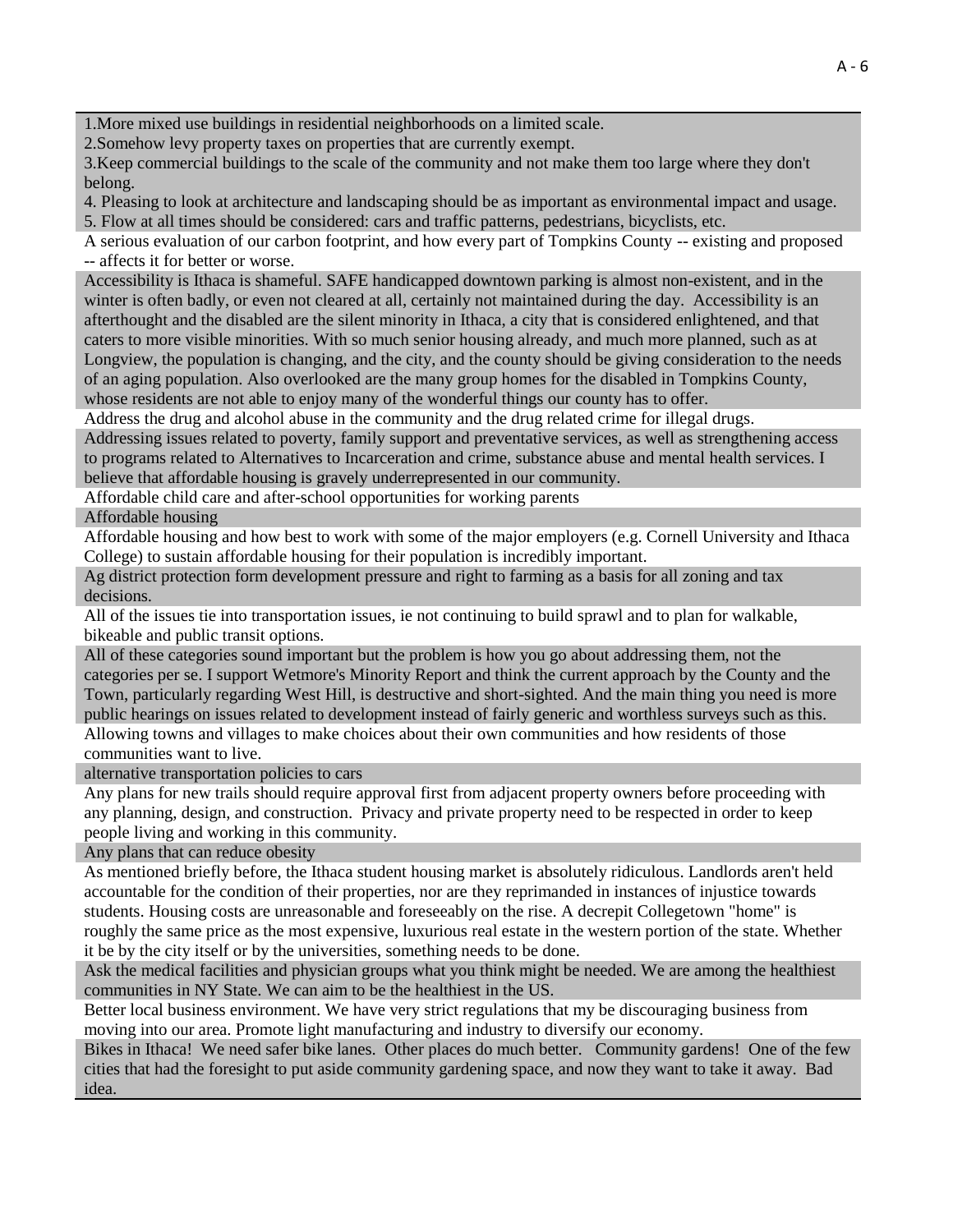Black Diamond trail and Waterfront trail need faster development; connect the Bridge to Nowhere and promote pedestrian & bicycle commuting

Building height should be maintained at a shorter measure in the city.

Bus/train travel to Syracuse/regional transportation hubs. Please bring back passenger rail

Can someone look into the number of people given one-way bus passes to Ithaca from NYC, Binghamton, and elsewhere, and told to go to social services for vouchers to live here without earning a legal living?

Cayuga Lake is a wonderful feature of this county yet the view is increasingly limited by trees. Please cut the trees to maintain this view. This also applies for some of the gorges. Several roads have turns obscured by over grown plants and shrubs, etc.,please get these cut.

changing landscape in economic development

Citizens do not have input into what type of development is allowed in their neighborhoods. An example is the Biggs development, which has been hotly contested, but is a done deal anyway. People in our communities are not being adequately represented. I live 500 yards from this, and the idea of paving over the forest to build the development, makes no sense from a global, climate perspective.

Civil discourse in the forum of Board meetings and town government properties.

climate change, emergency preparedness

Combining services with other municipalities such as highway & public works. But there may be many services being provided now that could be done cooperatively to save all of us more.

Community aesthetics - murals and sculptures - these make Ithaca so special!

Community meetings on Sunday afternoons that are well publicized, and seek to utilize community input on questions and problems not able to be answered during weekly City, Town or County meetings.

Comp Plan should coordinate with ITCTC's transportation plans, public health & social services plans.

Crime, safety and addressing drug/substance use problems in community

Cut every government expenditure by 10%. Put that in the first line of your comprehensive plan!

Cuts -- we want them. Please lower the property and school tax burden. Less government is good. Respect property rights. Let people do what they want on their own land. Make it easier for peole to grow their own food in an urban environment. Allow chickens without the need for a variance. Let people burn their brush twice a year in their back yards. Housing: If you want housing to be more affordable, then you need to increase the supply. One simply way to do that is to allow home owners to rent out more space in their homes. Allow more unrelated people to live in a single dwelling.

Decentralize the energy grid (District Energy)

diversity and inclusion

Diversity and inclusion should be imbedded throughout this plan

Diversity and inclusion.

Do not install parking meters in residential section of N. Tioga St. please. Light up Ithaca Falls at night with LED lighting. Increase its beauty, and makes it safer for people walking there in evening..

Do something about the way the college students treat the town and its people. it's disgraceful. They really get away with way too much. everyone seems to be falling all over themselves for the students - but the townspeople don't get the same considerations from the students. It seems to me both colleges could contribute way more than they do since the student impact on our environment is so great. I would bet that they use up the majority of our resources and aren't made to really give back. It seems there should be some way to equalize that

Don't outlaw or discourage hunting and fracking

Early education - including Head Start - as a way to grow a new generation of strong citizens for Tompkins **County** 

Easier access to Rt 81. Railroad transportation.

Economic development of high paying full time jobs for the underemployed, including jobs in energy and research but in new fields outside education to vary our base. Reducing taxes and regulations. Leaving residents to make their own land use and personal life style choices.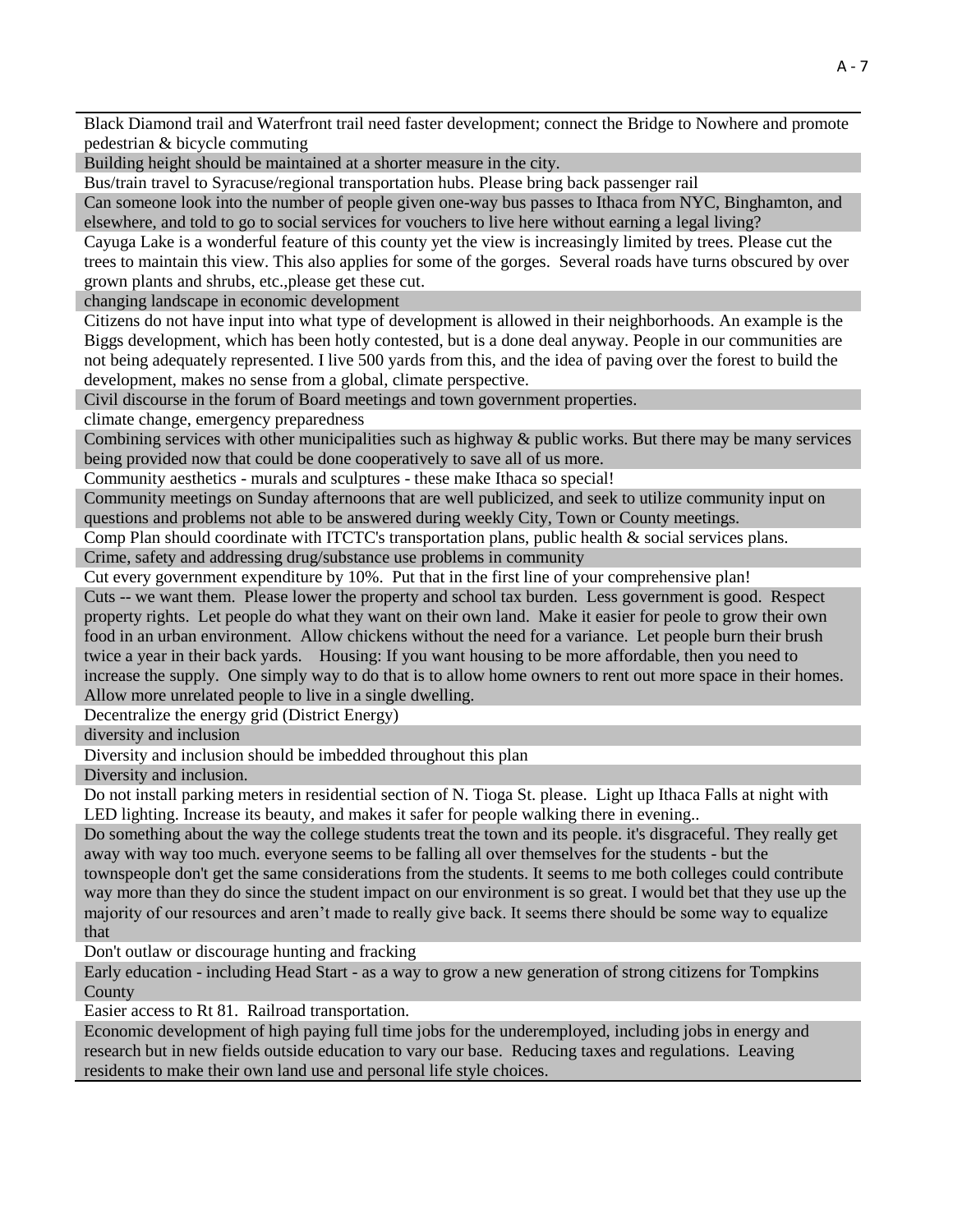Economics of education. Economic freedom for choosing the type of education that is preferred for children without financial ties to public education. Include private schools in different activities that only public schools can participate.

Emergency planning takes up too much of our resources. This money can be better spent on peoples needs not the security industry's profits.

Emergency services.

Ending eco-sprawl-- calling something sustainable even though it's far from any services.

ensure safe drinking water reduce use of cars via incentives to use bikes and buses build community via community gathering places and involving community in all aspects of the planning and implementation Environmental Protection Sustainability

Every time govt is expanded, it is more costly. It usually makes changes that are not really fair to the people. Zoning development for housing project - a successful person may have a \$300,000 or more house and this development requires the developer to to provide housing for the less successful. I am against anything that reduces our freedom.

Expanded connectivity to transportation options on a regional basis & contiguous counties.

Figure out how to reduce taxes for us.

Focus on sustainable taxes for allowing existing population to stay in the county as they age and retire.

Decrease social justice programs. Decrease the obsession with unsustainable high cost green initiatives. Food Policy Council; Tompkins County Transition Initiative http://transitionnetwork.org/; Sustainability Council / Policy making

forgive me if i missed this on the lists...but the rapidly increasing property taxes and the danger of them forcing longtime residents out of the city if they can't afford the taxes.

fracking and other high-impact industrial activites arew not mentioned. they should be, and they should be discouraged.

Fracking. Increase in crime in South Hill Terrace and Hudson Street areas.

Fracking. Just say NO

Future cost of taxes, what the average citizen can afford to pay in taxes to stay in there home. How taxes are effecting the elderly and single homeowner. Tax abatement and land that is off tax rolls.

Genetic Testing

getting elected officals to stop spending money foolishly

Government addresses way more than it should. You all need to stop trying to control others, instead work at making yourselves perfect first.

High end housing that would meet the needs of baby boomers looking to downsize from their homes and need one floor living with easy maintenance that is NOT typical. Example is a housing community with lake views, beautiful landscaping, close to amenities, character and community but NOT a senior housing facility. Price range \$300,000 to \$800,000. We desperately need this.

High Speed Internet

Housing in collegetown

How do we attract jobs for the traditional blue collar employees, and allow them a lifestyle of their choosing. Economic development seems to get very little attention in your survey, rather your questions are all about how to mold residents top-down to what planners have been taught people should want to be, because it is good for them. The fallicy lies in the fact that people are individuals and are entitled to a wide variety of choices, not just what planners believe is best for them.

How to limit government's impact on our personal lives.

How to provide public utilities to areas outside the "urban core" gas, water, sewer, cable, internet, etc. Human needs: caring for vulnerable individuals (homeless, esp. given the Red Cross' suspension of a shelter, disabilities, unemployed). Also, as mentioned earlier, the needs of youth. They are our future, we need to invest in them now.

I beleive that we should explore fracking in this county. The possibilities are endless on what this industry brings to the region in the area of economy, tourism, jobs, etc.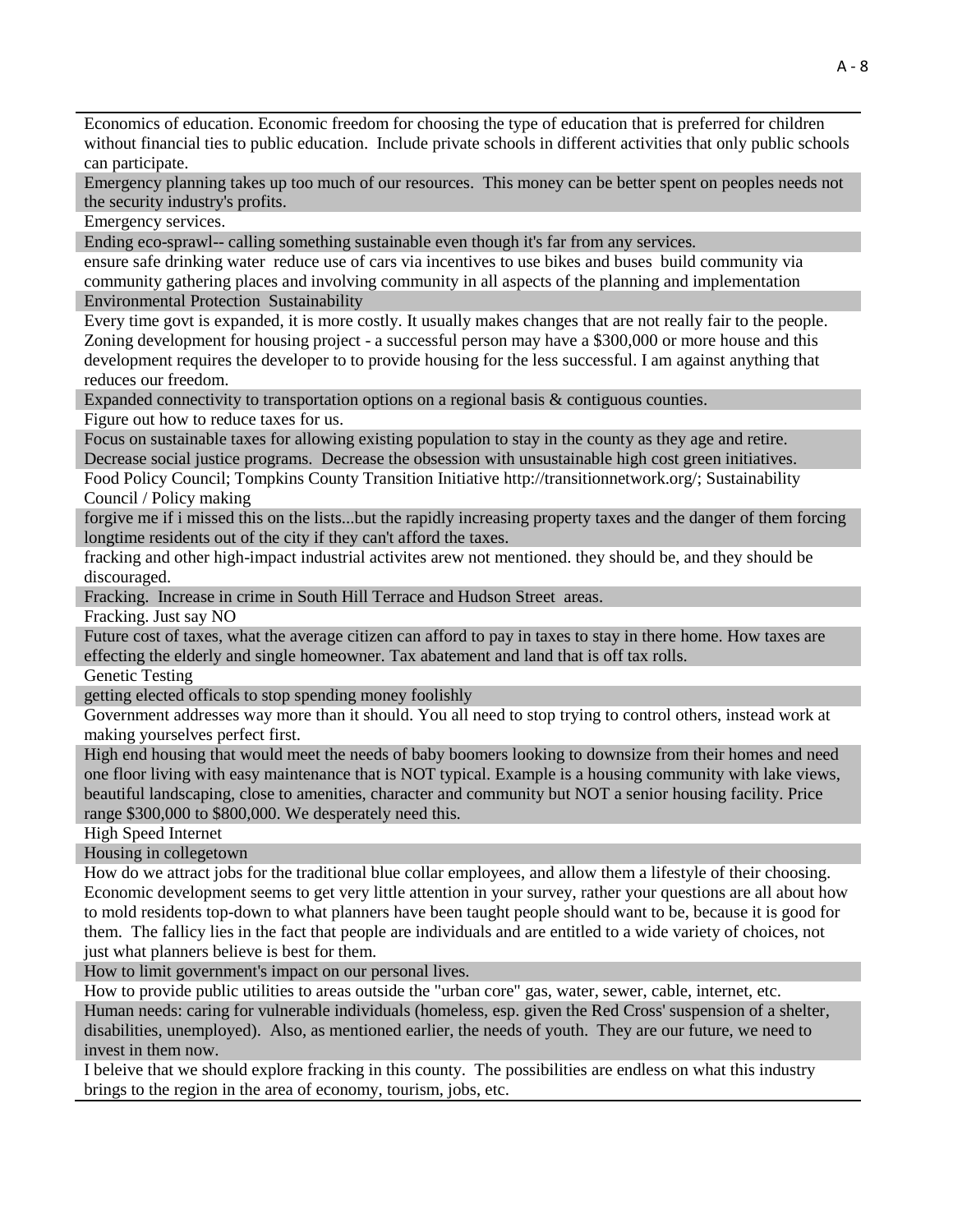I believe that I have and my neighbors, have had to "tighten my belt" due to the recent economic times. I think that each county department should be fiscially responsisble enough to look at and reduce costs and stay at budget. As a property owner and tax payer I resent the waste and lack of regard this burden incurs for long term residents who pay these bills.

I believe the issue of land use and environmentla quality are important, especially as we weigh resource extraction and economic development and clean energy. The role of the county's three higher education institutions is als overy important to include as they do and can continue to contribute to the quality of development and life in the county. Restating the premise of "Education Economy" to a more positive collaborative approach would actually help outline ways to engage institutions rather than plan for their being a more online presence, something that has a pretty slender chance of happening. This whole section can be taken out and included in the "Creative Economy" section.

I dont like the sprawl-ish suburban development like eco-village or the development near the hospital. A building can be sustainable, but if you have to drive 10-15 minutes for any service, you lose any gains made from LEED/solar panels/etc

I don't understand why the County is trying to get involved in areas that they don't have any authority to make decisions in. Don't waste taxpayers money!

I see no question that address the needs of youth. Please consider a comprehensive look at young people in Tompkins County, their needs, and incorporate that into this plan.

I think parking should be emphasized somehow. Of course, it is a part of transportation, but I think that because of the enormous impact policy on parking can have on transportation and other planning (land use, energy efficiency, climate change adaptation, etc.) that it needs to be brought to the forefront as a topic of higher order. I want to see the County address the structures that maintain poverty in our region. How can the County go beyond attending to the daily needs of poor people and work to actually get families out of poverty? This is essential if we are to have a sustainable and livable community. I also want to see our community address the racism that still plagues our communities and schools.

I would like the city to have a more cooperative relationship with the board of ed. Do not like that the board of ed, which is answerable to the state education department has eminent domain, is allowed to be unresponsive to the legal wishes of the community.

If my taxes continue to rise I will leave Tompkins County. As I see it, the proper role of government is to protect my rights to life, liberty and property; anything beyond that is a waste of resources and an infringement on my rights.

I'm not sure where it could fit in, but there is a great need for more affordable community day care centers in the County.

Imagine if Ithaca was covered in moderately-low-cost gigabit internet. It would greatly spur businesses and put Ithaca in the news (only a few cities have Gigabit internet, and none have it city-wide)

impact of CU and IC on this plan, and conversations with them, what are their plans? and how will it affect the county

Impact of housing development on traffic congestion

Improving airport performance. Ithaca Airport is notorious for delays & canceled flights. Ideally, it should be improved as an affordable, efficient means to connect the community with NYC.

Improving Quality of Living by reducing Governement Intervention.

Indicated several time in the survey, but not under a separate and specific title of Consolidation of Services infrastructure update

Issue of access to jobs, resources, etc. as it relates to the perpetuation of poverty in certain communities in Tompkins County.

It is important to consider what role personal accountability plays in any initiative (safety, health, environment, etc.) that is considered, and to what extent new/existing initiatives might add to the "entitlement" cost of living in this county. Emphasis on living a lifestyle that is healthy, responsible toward the environment and other citizens is where the focus of this plan should be- not dumping more money into handing out services that we can't afford. We can afford "enforcement" that leads to creating an expectation of personal responsibility in our citizens (e.g., enforcing traffic violations-the drivers in Ithaca are horrible, littering, drug activity, etc.).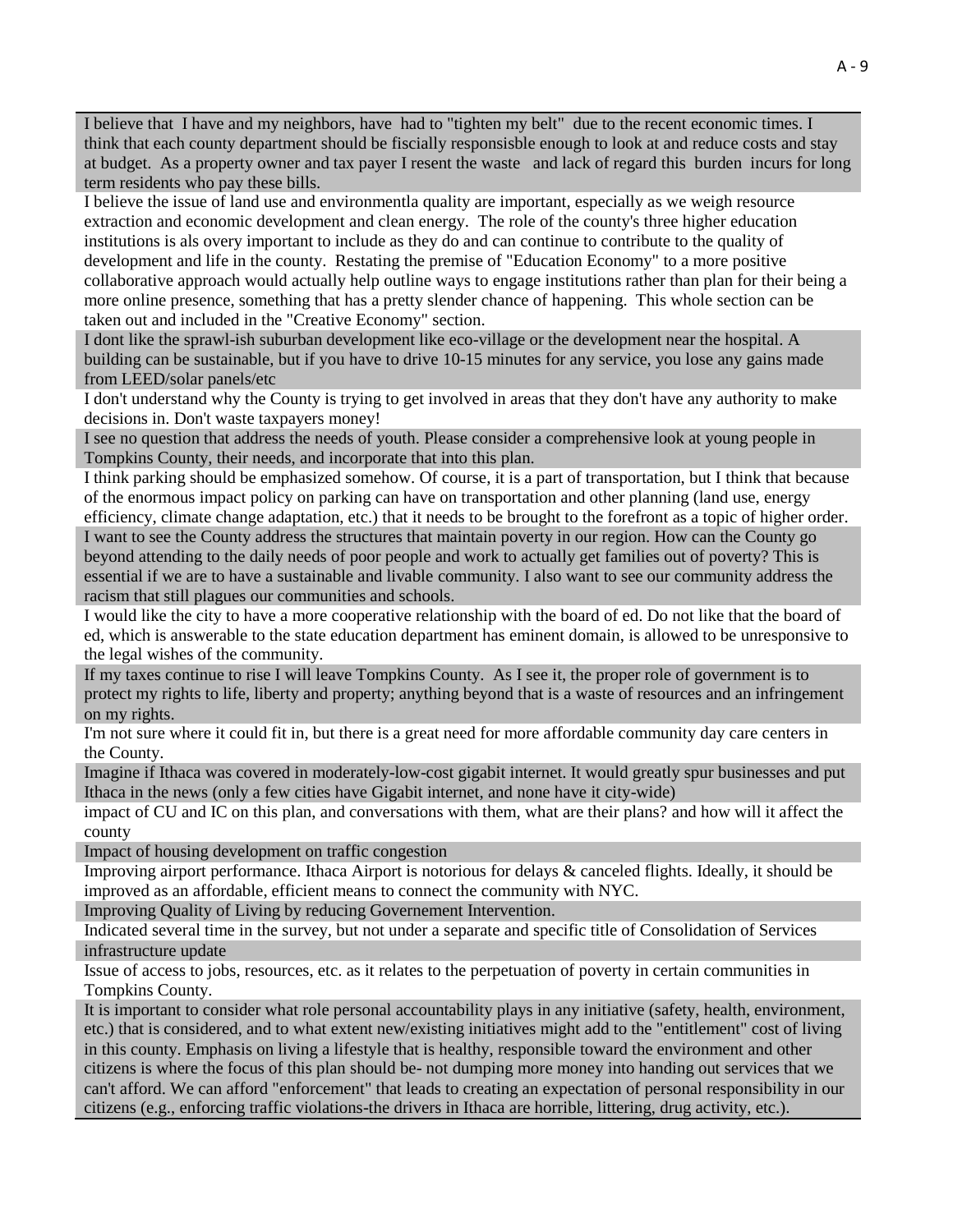Ithaca is sometimes unsafe at night. More police force is deployed but they merely act to scare people off. Sometimes they don't do their jobs and pick on students for j-walking, skate boarding, etc. I was once yelled at for no reason (as I am unloading food for the restaurant boss, I told the officer I cannot move the car parked on the side of the street because I don't have the key, then he accused me of lying and threatened me). THis made me uncomfortable. This NEEDS to change.

Job training and affordable child care

JOBS and economic development. The current economic development plan of TC has always been to look for federal and state grants. STOP that practice and start getting serious about attracting real jobs and not welfare recipients.

K-12 Education, schools as health and community centers, especially in rural areas.

Keep polluting industries out of the county.

Keeping fossil fuel fracking and related heavy industries out. Bringing low-environmental impact entrepreneurships in. Adapting to climate change, which is inevitable. More emphasis on highly efficient and user friendly transportation options for those in outlying areas.

Keeping Tompkins County frack free, protecting the residents from dangerous energy extraction.

Larger scale energy conservation issues, and land conservation planning, and how to position Tompkins County as a model. "The Environment" should be broader than air quality and green infrastructure.

Law Enforcement needs to get a handle on the drug trafficing because with the drug activity eating away at EVERY aspect of our community, Ithaca will become an Elmira if we don't do something .

living wage. public transportation improvements for highly dispersed, and often isolated, rural homes.

localized housing around transportation nodes. Where transportation is great, build lots of housing. That makes sense.

more and more bikes are using the sidewalks, even when the roads are empty

More support for small business owners

Natural gas exploration and mining should be prevented

Need more outdoor and indoor recreational facilities in other areas of county outside of Ithaca. Roller/Ice rink in Dryden, NY

Need to include policies to encourage woodland ownership, not policies that cause the woodland parcel to become smaller with each suceeding generation.

Negative challenges of poulation growth from influx of new residents, and how to support the long-time residents who already have a stake in Tompkins County.

Never again allow a major medical facility to be built with one road access, and that road is one lane in each direction and crosses the lake inlet and a railroad line!

no mention of recommended acres of working forest has been made working forest provide all the other amenities AND wood products - lumber , firewood, biofuel

NO The county is trying to control too much of our lives and over spending itself.

no to ban on plastic bags; paper bags have glue cockroaches love to eat; again a matter of personal choice; govt should NOT be involved

Not sure if the problem of homelessness was mentioned. Also would like to see us aim for some sort of energy independence.

Nothing is mentioned about the youth's needs in the next decade.

once a facet of free enterprise becomes regulated then it is controlled by persons who do not have a financial risk in the business. This jeopordizes the economy and discourgages business from relocating to Ithaca and Tompkins county

Open spaces - encouraging rural municipalities to preserve open spaces.

parking requirements-no parking requirements for new construction will reduce use of cars

People in the communities need to be listened to; The County needs to follow the rules and file the proper documents, do the required studies before allowing any more development.

Pets have become a huge part of our every day life. I wouldn't even know where to begin including them or how, but something to think about as you move forward in creating a comprehensive plan.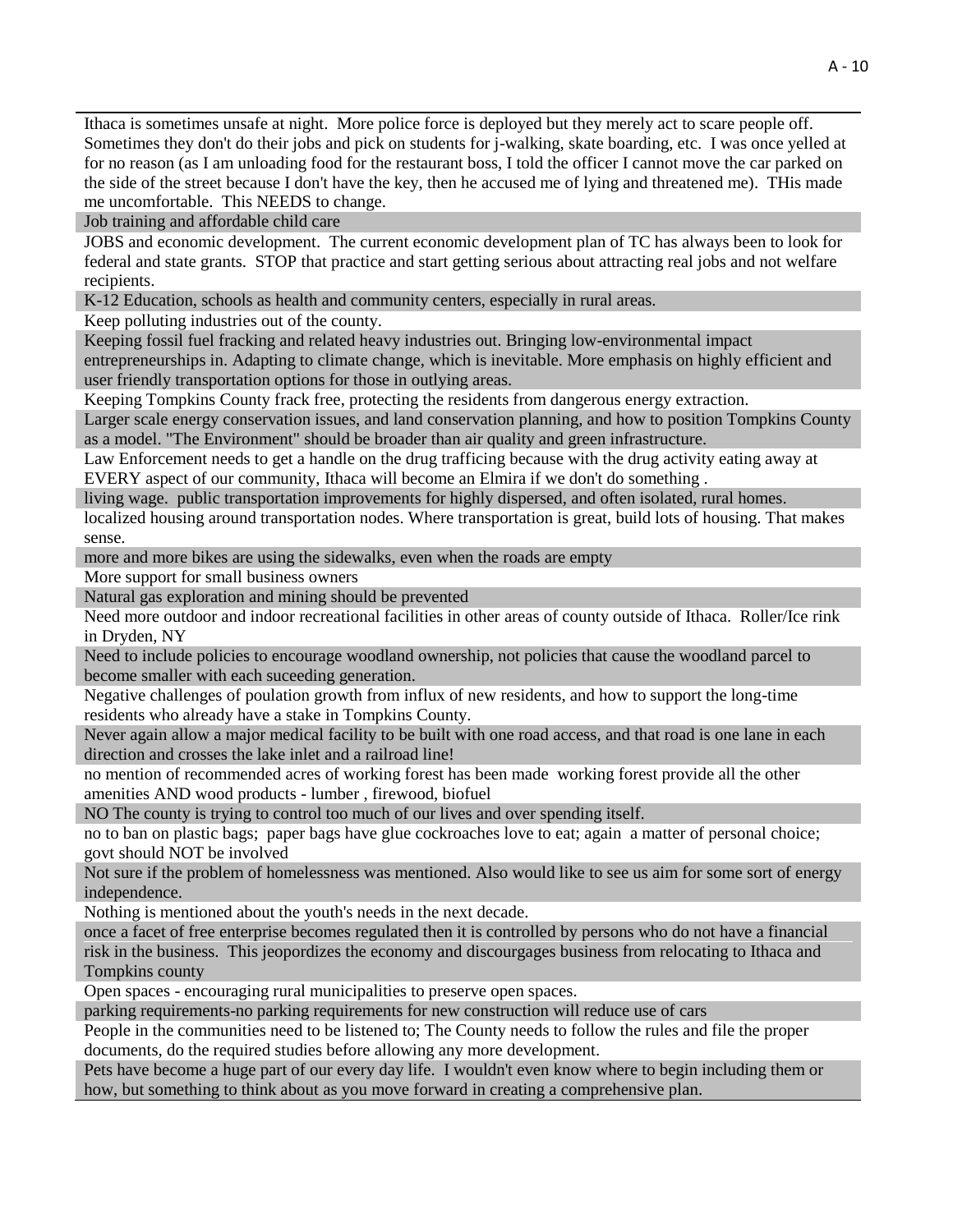plans for further West Hill development ignore infrastructure limitations (no means to accommodate increased traffic demand as a result of development)

Please facilitate additional bridges across the inlet / west end of Ithaca. Major commuter artery, the Town insists on pursuing development over west-ender objections. Get new means of city entrance inplace, and then the County can grow our the Northwest / west without crisis. I would support a Town bond issue to pay for part of it. Growth will require development of emergency services. How will this be planned for? Desperately need mid-level priced assisted living for elderly.

Please work on ways to address traffic problems.

Police and law agencies and their ability to respond to ALL citizens and follow through with the safety needs...less leniency to offenders and more protection to the victims.

Preparation for possible unprecedented disastrous weather events Preparation for a possible influx of immigrants and refugees Youth development, e.g. pragmatic job training and jobs Accommodating an increasingly multi-cultural population Water quality

Properties have been removed from the tax rolls, by tax exempt organizations, without good justification. Can any codes be clarified to prevent, or even undo, such unjustified removals?

protecting neighborhoods from overdevelopment. Attracting manufacturing businesses that pay good wages. Public Education - evaluate efficacy and benefits of cosolidating budgets, infrastructure/transport, & shift pub edu planning to County level planning- in light pop change; govt funding fluctuation; and tax implications Public Transportation

Public Transportation, higher parking fees, tax large parking lots, encourage home energy audits and work with Cornell and IC to develop programs so that students can help perform them,

Quality mental health services, including improved mentoring and assistance for students with disabilities, including autism spectrum disorders.

Quality of Education

Rails to trails

Recreation besides parks and trails …

recycling

reducing personal automobile use

Reduction of government oversight

Rental situation in collegetown.

Reshaping regional population distribution to better fit sustainable models. The established centrifugal policies are blasting population out of the city to the hills of Lansing, Ulysses, etc.

Resiliency of building and infrastructure Limits to growth/Smart growth

SAFE Bike Trails! Edible Landscape - within various "parks" within all communities. Cooperative Greenhouses, Rain Catchment, Wind and Solar energy, More assistance helping families and communities create and maintain gardens to provide healthy food.

Shared distribution of affordable housing; shared costs for services between urban and rural communities; Shrinking the size and scope of local government. Eliminate overlapping and redundant programs. Keeping local government local, reject UN programs

Sounty must provide guidance, not rules, for appropriate utilization of natural gas resources which underlie the County, particularly ways and means for poor rural areas of the County to capitalize on job opportunities and ad valorem and property tax benefits of natgas development.

Sprawl: Tompkins County is a special, progressive place. Our development should look different than Georgia's! Keep the rural places rural, keep farming alive. We have plenty of space to grow in Ithaca. strengthening environmental/economic/social justice aspects of any area of the plan, or analyzed for any area of the plan, as a key factor and not an add-on

Support of and encoragement of inclusive communities Improved night life for professionals 25 and older Supporting local businesses. Controlling rent on the Commons so local businesses can't sustain.

Supporting small entrepreneurs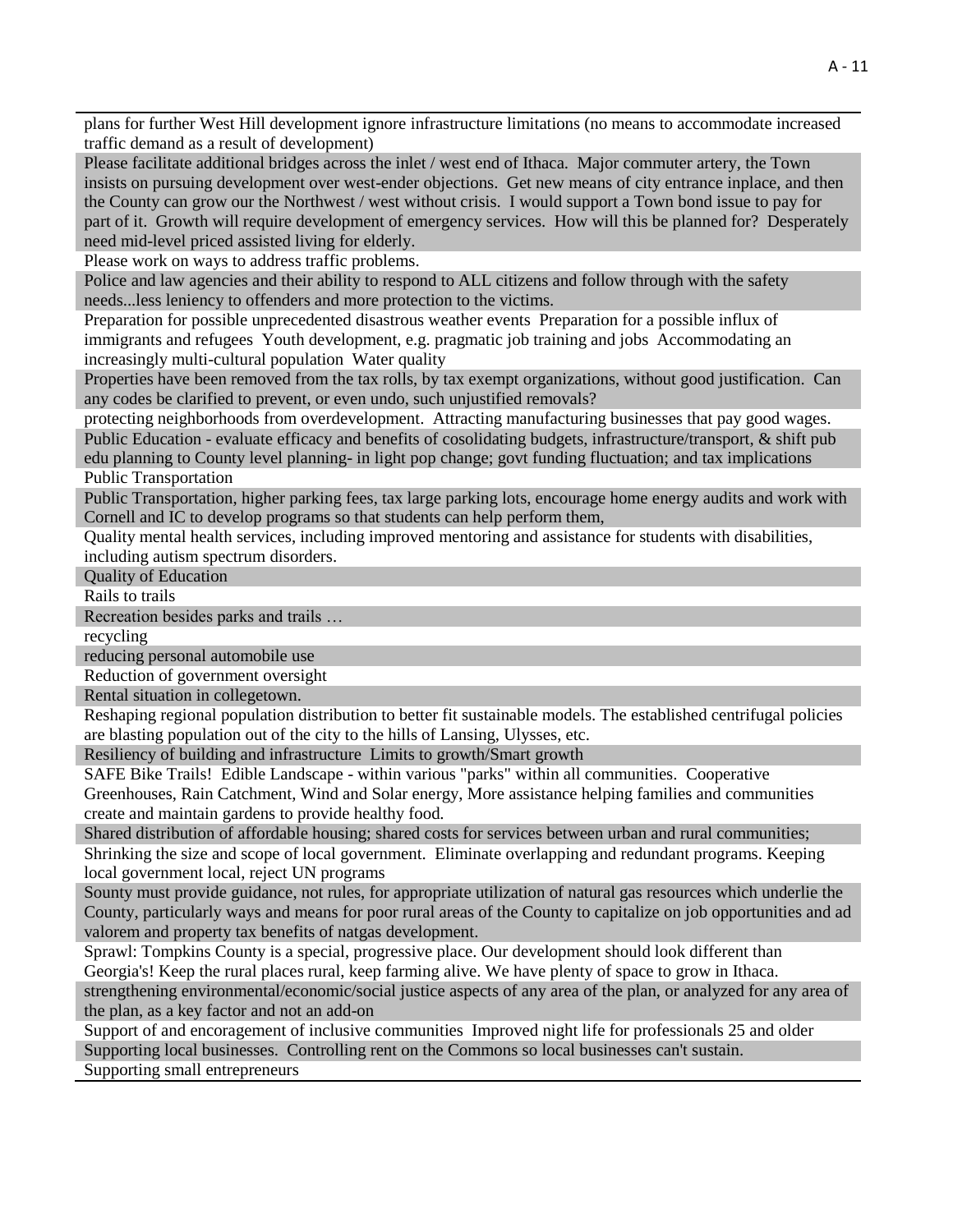Sustainable Enterprise: Less focus on retail and more focus on production. Community: Focus on increasing taxpayer-occupied, affordable housing. The political landscape of Tompkins County and Ithaca in particular shouldn't be dominated by landlords.

tax exempt properties paying for services

Taxes of all forms are crushing home owners and family budgets

The effect that higher taxes has on the lower income. Should government be the answer to providing the individual's needs or should each person be responsible. Hoiw can Government be more efficent by doing more with less regulation. The effect of regulation on land owners and those with a fixed income.

The equitable and comprehensive enforcement of existing laws. e.g code and zoning

The exploitation of students by landlords in collegetown is ridiculous. An apartment with a rent of over 700 is still not up to code. There needs to be greater accountability among landlords. Collegetown is a slum.

The extent to which County government planning, programming, and service delivery is "culturally responsive" to all segments of our community.

The failure of the County Legislature to demand that Frank Kruppa and the TCHD take actions to enforce the Sanitary Code section prohibiting wood smoke which causes health problems for neighbors, is a problem which must be addressed SOON.

The impact of not having afforable housing for lower income families. Also issue of drugs and the impact that drug abuse is having on the community. There are increased costs in foster care, community services, higher crime rates. Also seeing more violent crime, murders, shooting, stabbings, increase in prostitution and dealing. There is a huge increase in IV-drug users and another community health problem as TB, HIV and hepatitis increase with this increase in IV-drug users. It really will impact the quality of life for lots of people. Sad to drive by the creek in Ithaca next to the commons, and see people shooting up, sitting on the rocks in the creek.

the inequitable tax structure, with City residents bearing a disproportionate part of the local tax burden. Considering the amount of tax-exempt property in the City whose owners (local government, non-profits, religious institutions, and of course Cornell) serve the entire county, we city dwellers are being asked to subsidize County residents who live outside the City through our huge property taxes.

The most important issue that the plan can address is focusing development in and around Ithaca's existing urban area.

the need for more off-leash dog parks in Ithaca

The question of charter schools; the high cost of taxes (which price residents out of their homes); effects of the implementation of the Affordable Care Act (work with libraries and journalists on helping the public understand this major implementation).

the restricted state spped limits in and out of the county. the commercial growth and consequencial vast amounts of black top. Look at all the flooding over the last decade and look up stream to the commercial parking lots that are paved. We need bigger catch basins, or less commercial growth.

The rights of individual property owners to decide whether or not natural gas drilling is allowed on the property that they own and pay taxes for.

The so called Comprehensive Plan, if approved, will pretty much destroy West Hill as we know it. It is based on the outdated and by now a completely inaccurate study and indefensible assumptions (the housing needs and growth projections were based on economic and demographic indices from before the real estate bubble had popped and the US economy had collapsed). The so called comprehensive plan mandates over a thousand of additional housing units on West Hill alone with no plans to upgrade the infrastructure. This violates basic architectural and planning principles. And quite frankly is a crime against the community. We need accountability standards for the decision makers and we need to learn from the past mistake. I personally think we need a new leadership at the planning department. Someone with a vision, someone who can see the big picture, someone who goes beyond cutting trees and in their place building cluster buildings. Theme Attractions

There needs to be more collaboration between the town and city regarding development. This is a great overview, you have the key components in place. Down to basics: food, shelter, health, good work. I think a lot more of us will have to start farming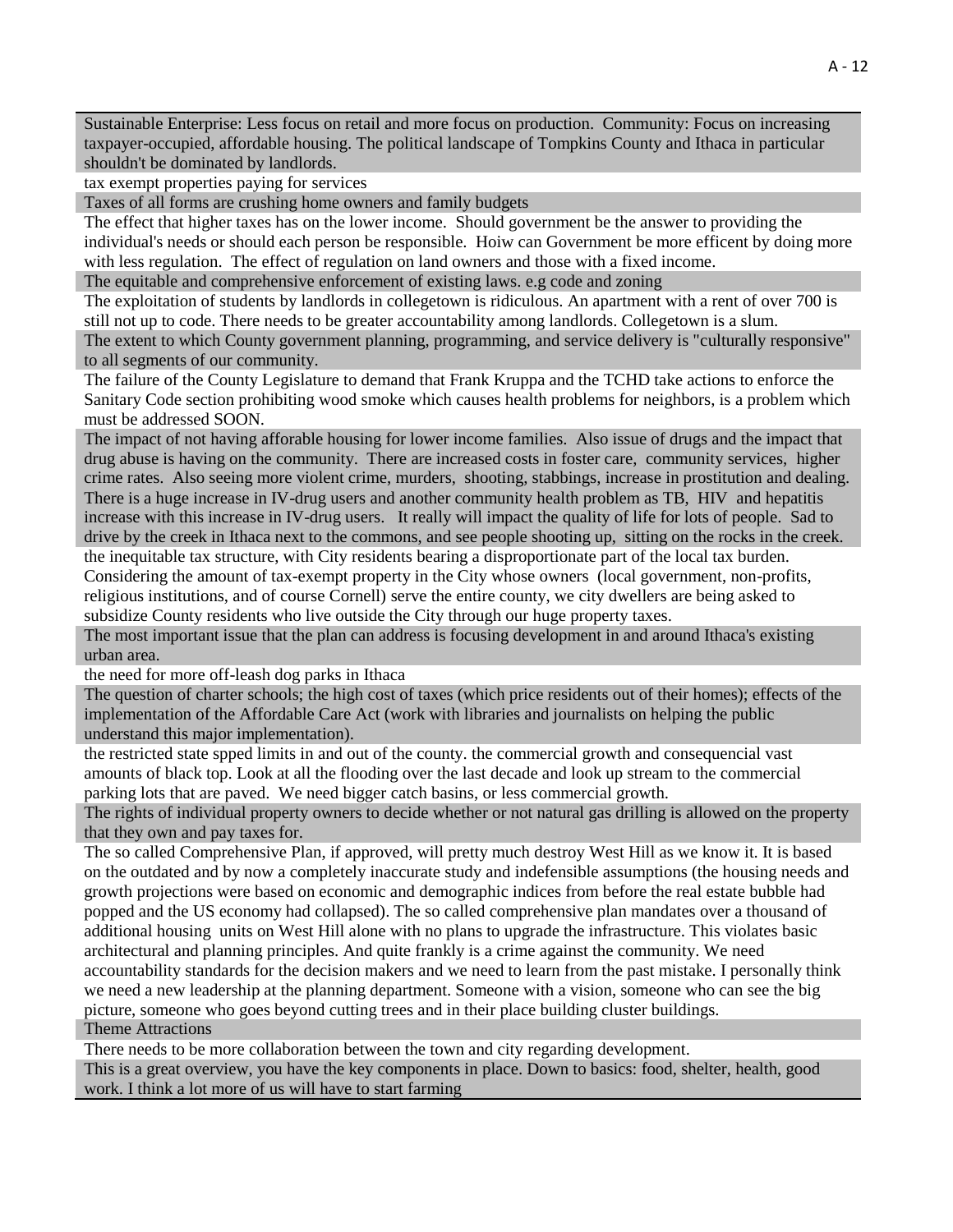Thought should be given to focusing on traditional government role of infrastructure maintenance, law enforcement, fire protection, and public services that can not be provided by private enterprise Many things mentioned here are outside the role of traditional government and are not necessary. We have limited resources in \$'s and time, and it should not be wasted on items that are not necessary to the benefit of the entire community. Many of the things mentioned in the comprehensive plan here are not necessary and are items the government can have little to no impact on, and are not beneficial to the whole of society.

Tompkins County should use local vendors for goods and services to help the local economy. Additionally Tompkins County needs to make an effort to hire County residents for County positions and could do this simply by giving preference in hiring to County residents.

Traffic and transportation are usually a very large part of county coordination and should be part of the plan. Bike lanes are sorely lacking and a PSA campaign to establish a culture of sharing the road is a MUST Traffic control: are there any streets that could be widened to accommodate wider or additional lanes? Are there

any stop signs that should be converted to lights and vice versa, based on traffic patterns?

Traffic impacts of development along the major approaches to the City including the possibility of another bridge off West Hill.

Traffic is absolutely terrible. There are cars everywhere. I live on state near the stoplight at Stewart and am awaken nightly by the thunderous roar of large trucks. Why are there such large trucks heading that way through downtown? A bi-pass around Ithaca would help to reduce traffic, lower pollution and filth from trucks, make the streets safer for bicycling, and make the community a more pleasurable place to live, work, and play. I also pay an alarmingly high rent for a one bedroom in a 100+ year old mostly dilapidated home that is incessantly filled with the relentless swooshing, moaning, and squealing of the never-ending line of cars a few feet away. In no way do I intend to stay anywhere the city when my lease is ended.

Transportation

Transportation

Transportation network of the city/town of Ithaca is at a breaking point, too many cars, not enough serious conversations or paths to expand public transport, bike use, create curbs, expand sidewalks. We inherited an economy based on gasoline consumption, are addicted to such, but are sadly naif ---still claiming we are not hooked on gasoline and the single occupant per car. Let's set up a few toll bridges/roads and subsidize other transport options with the \$\$. Make drivers pay the real cost of infrastructure: roads, drains, bridges, parking spaces etc. Instead we subsidize that which is proving unworkable.

Transportation, especially alternatives to personal automobiles. Safe roads/complete streets for pedestrians and cyclists, who own the roads as well. Also, building out EV infrastructure

Transportation/roadways and traffic patterns, particularly on the West Side. The bottle neck on Fulton St/Meadow is frustrating.

Transportation: Even though there is considerable high density housing being built, we already have a high traffic and speeding problem. With more residents, this will increase. Yet I hear no talk about projecting bus routes or developing other mobile solutions that are practical, green, and reduce traffic.

Transportation; traffic, transit, multi-model, etc. Climate Change, Stormwater Management

Use of liquiad hydrogen as a fuel source in combustable engines (buses, trucks, etc.) The exhaust is H2O vapors!!!!!!!!!!!!!!!!!!!!!!!!!!!!!!!!!!!!!!!!!!!!!!!!!!!!!!!!!!!!!!!!!!!!!!!!!!!!!!!

Water protection

Ways to control the rising costs of school taxes. Soon I will not be able to afford to pay mine due to the recent reassessment of homes resulting in such a sharp increase in taxes.

We need to address NOISE Pollution in downtown Ithaca. This is a growing problem that only appears to be growing. From the sirens to the construction and traffic noise, we are being inundated with noise and this has a sustained negative impact on human and animal well being. Please address this! Thank you.

We need to collectively wake up to the fact that manufacturing today does not mean smokestacks and outfall pipes. We need more manufacturing!

We need to open up the area to hydro fracking. We need to invest in our economic future, create jobs, make it easyer for people to live and not tax them into oblivion. Make it easyer for businesses to thrive. Reduce the size of Government.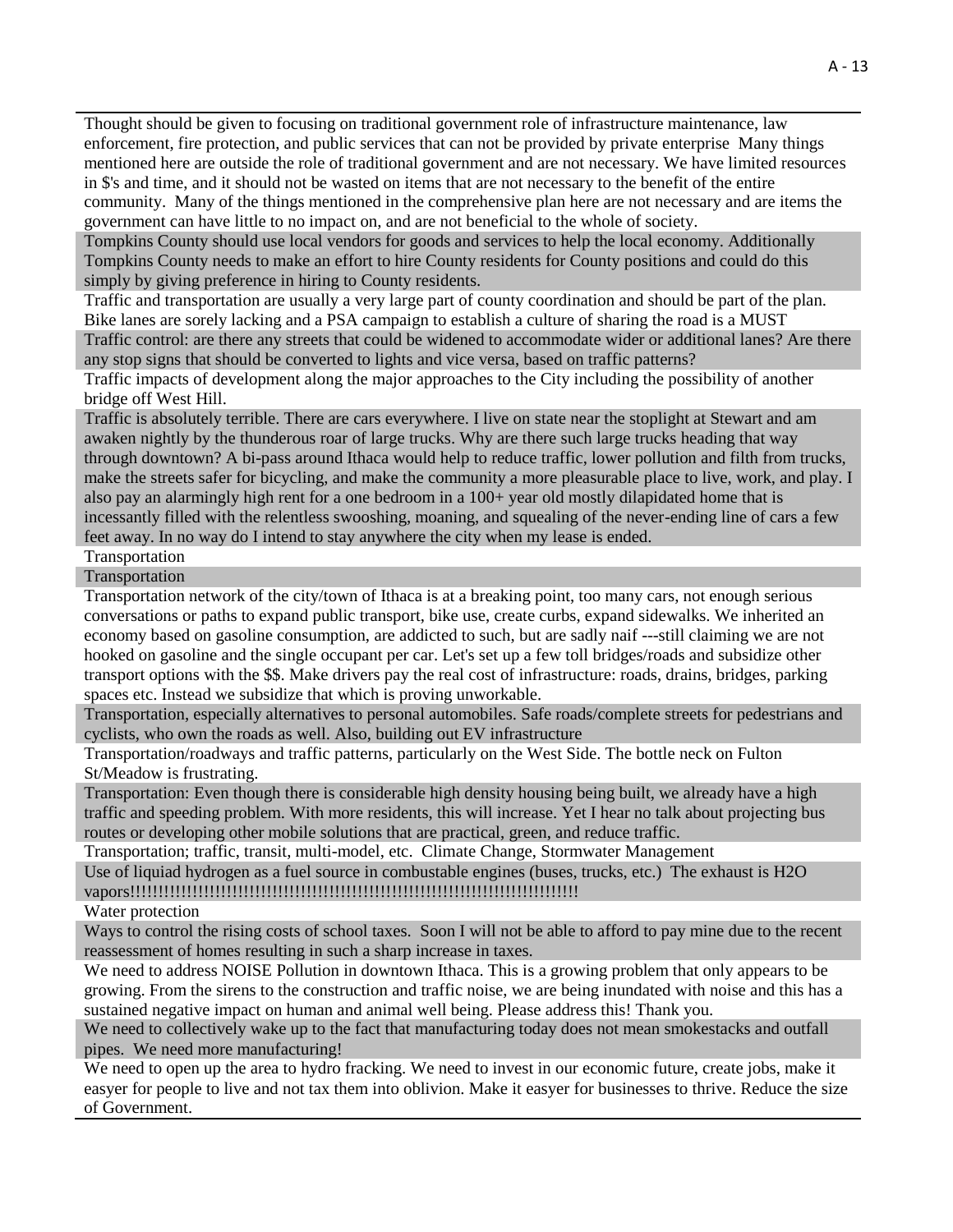We need to work with the state on the topic of speed limit changes, particularly regarding giving the power back to local legislature and boards the ability to change speed limits as they deem fit. We know what the benefits are of lower speed limits and now, with the growth and development in the city and town it's more important then ever. The people should have the power to do this. An example would be how long it took to get the speed limit lowered on West Haven Road. We found this could be done but it wasn't without a lot of work, phone calls, letters, petitions and research. Please consider adding TCat service to West Haven Road, Coy Glen. We need to expand this and it's not going to come about until the entire TCat service is reevaluated for cost efficiency. For instance, if the bus can service Conifer Park on Rt. 79 why can't it include West Haven Road? At least consider a temporary trial. Safety issues and solutions should be examined and systems implemented especially pertaining to the West Hill area. Why can't the Town and/or City pass ordanances/laws requiring certain apartment complexes to add security guards and/or real time web cams? Also: doesn't it make sense landlords who own aparment complexes where a higher incident of crimes occur have to pay a tax penalty?? This is 2013 and yes, there are many affordable and reasonable deterants available to install to monitor for illegal activities and keep our neighborhoods safe.

We should have a wind farm

WEST HILL CANNOT SUSTAIN ANY MORE LARGE DEVELOPMENT PROJECTS. IF THE COUNTY DOES NOT UNDERSTAND THIS IT IS BURYING ITS HEAD IN THE SAND!

Wood smoke air pollution in City of Ithaca

Yes, at the top of the list should be building a supporting environment for businesses, investing in job growth, and studying existing employers to see what the county can do to keep them in the area or to enhance their ability to stay in business

Your survey is the least objective survey I have ever seen. You have phrased many items in a very biased manner. See specific comments throughout for more detail.

your survey makes no mention of making an effort to attract new business to this area. Since the county board is Democrat dominated, that isn't shocking

Youth issues do not seem to be included. We need to continue to look at changing needs of our youth and how to address them, including positive youth development opportunities, transportation and youth employment. We know from the TC Youth Needs Assessment and the 2012 Youth Survey that there are more youth who are sad or depressed, substance use is a concern and opportunities for healthy out-of-school time activities are shrinking. We cannot ignore our youth!

Youth population, services,

Youth services

YOUTH! Nothing was mentioned about YOUTH specific programming

Zoning to help plan development on a county-wide scale

### **About Yourself**

We would like to know a little bit more about you to help us ensure that we have reached a cross-section of the county's population. Please take a minute or two to answer the following questions by checking the appropriate box:

#### **Where do you live?**

| City of Ithaca            | 263 |
|---------------------------|-----|
| Village of Cayuga Heights | າາ  |
| Village of Dryden         |     |
| Village of Freeville      |     |
| Village of Groton         |     |
| Village of Lansing        |     |